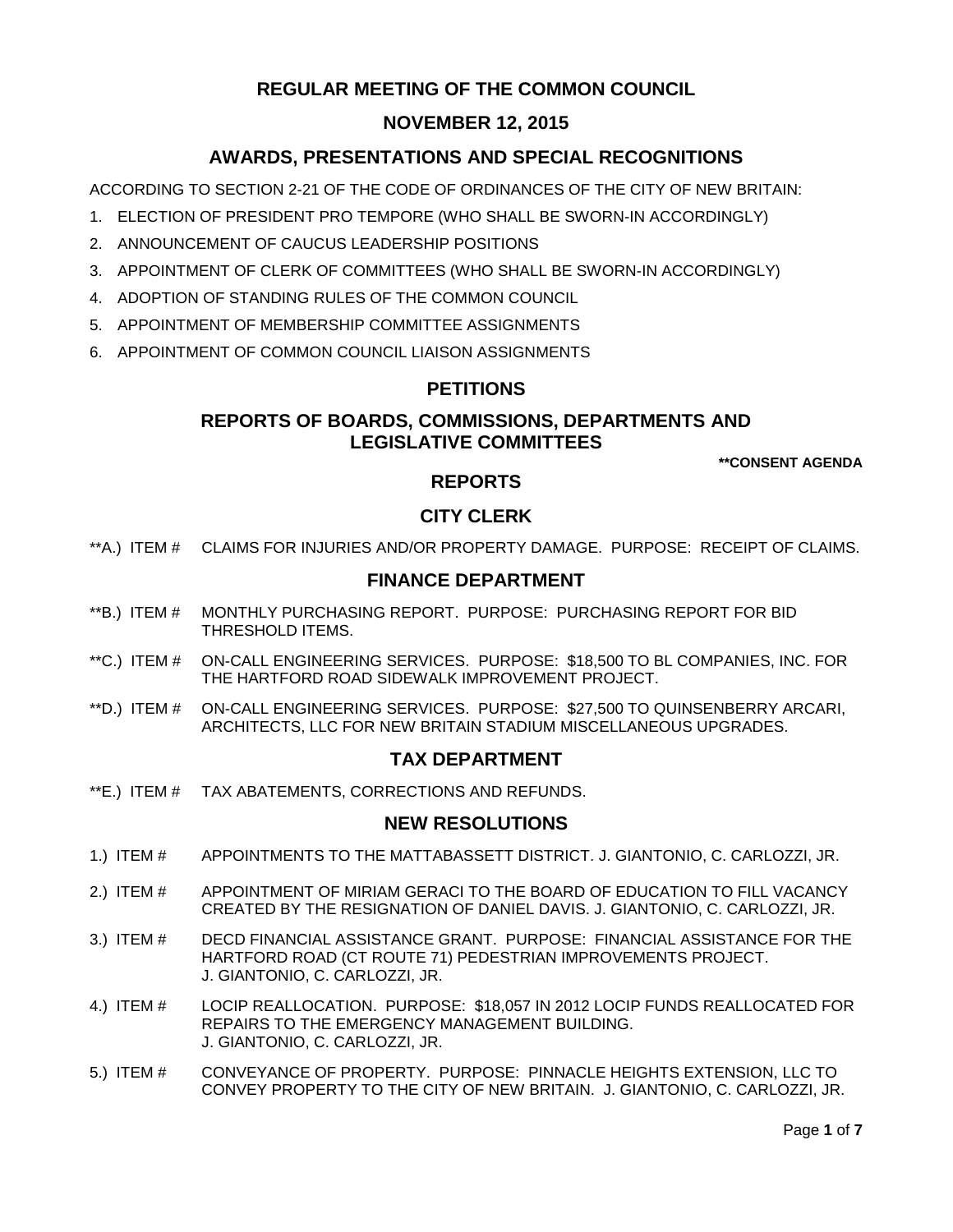#### November 12, 2015

## **REGULAR MEETING OF THE COMMON COUNCIL**

## **NOVEMBER 12, 2015**

## **AWARDS, PRESENTATIONS AND SPECIAL RECOGNITIONS**

ACCORDING TO SECTION 2-21 OF THE CODE OF ORDINANCES OF THE CITY OF NEW BRITAIN:

- 1. ELECTION OF PRESIDENT PRO TEMPORE (WHO SHALL BE SWORN-IN ACCORDINGLY)
- 2. ANNOUNCEMENT OF CAUCUS LEADERSHIP POSITIONS
- 3. APPOINTMENT OF CLERK OF COMMITTEES (WHO SHALL BE SWORN-IN ACCORDINGLY)
- 4. ADOPTION OF STANDING RULES OF THE COMMON COUNCIL
- 5. APPOINTMENT OF MEMBERSHIP COMMITTEE ASSIGNMENTS
- 6. APPOINTMENT OF COMMON COUNCIL LIAISON ASSIGNMENTS

#### **PETITIONS**

#### **REPORTS OF BOARDS, COMMISSIONS, DEPARTMENTS AND LEGISLATIVE COMMITTEES**

**\*\*CONSENT AGENDA**

### **REPORTS**

# **CITY CLERK**

<span id="page-1-0"></span>\*\*A.) ITEM # CLAIMS FOR INJURIES AND/OR PROPERTY DAMAGE. PURPOSE: RECEIPT OF CLAIMS.

REPORT OF: City Clerk

To Her Honor, the Mayor, and the Common Council of the City of New Britain: the undersigned beg leave to report the following:

ITEM #:

RE: CLAIMS FOR INJURIES AND/OR PROPERTY DAMAGE

CLAIMANTS NAME Blumenthal, Kimberly

Brown, Luz by Atty Ron Murphy Gurtowski, Robert

Mark H. Bernacki City Clerk

#### **FINANCE DEPARTMENT**

<span id="page-1-1"></span>\*\*B.) ITEM # MONTHLY PURCHASING REPORT. PURPOSE: PURCHASING REPORT FOR BID THRESHOLD ITEMS.

REPORT OF: Finance Dept., Purchasing Div.

To Her Honor, the Mayor, and the Common Council of the City of New Britain: the undersigned beg leave to report the following:

ITEM #:

RE: Purchasing report for bid threshold items DATE: November 12, 2015

In accordance with the New Britain Code of Ordinances, Section 2-566, a monthly report of purchases between \$500 and \$7,500 shall be provided to the Common Council. The report shall include a detailed description of items or services purchased, name of vendor, owner of business and dollar amount spent on each individual purchase as well as the aggregate total of spend to date for the fiscal year.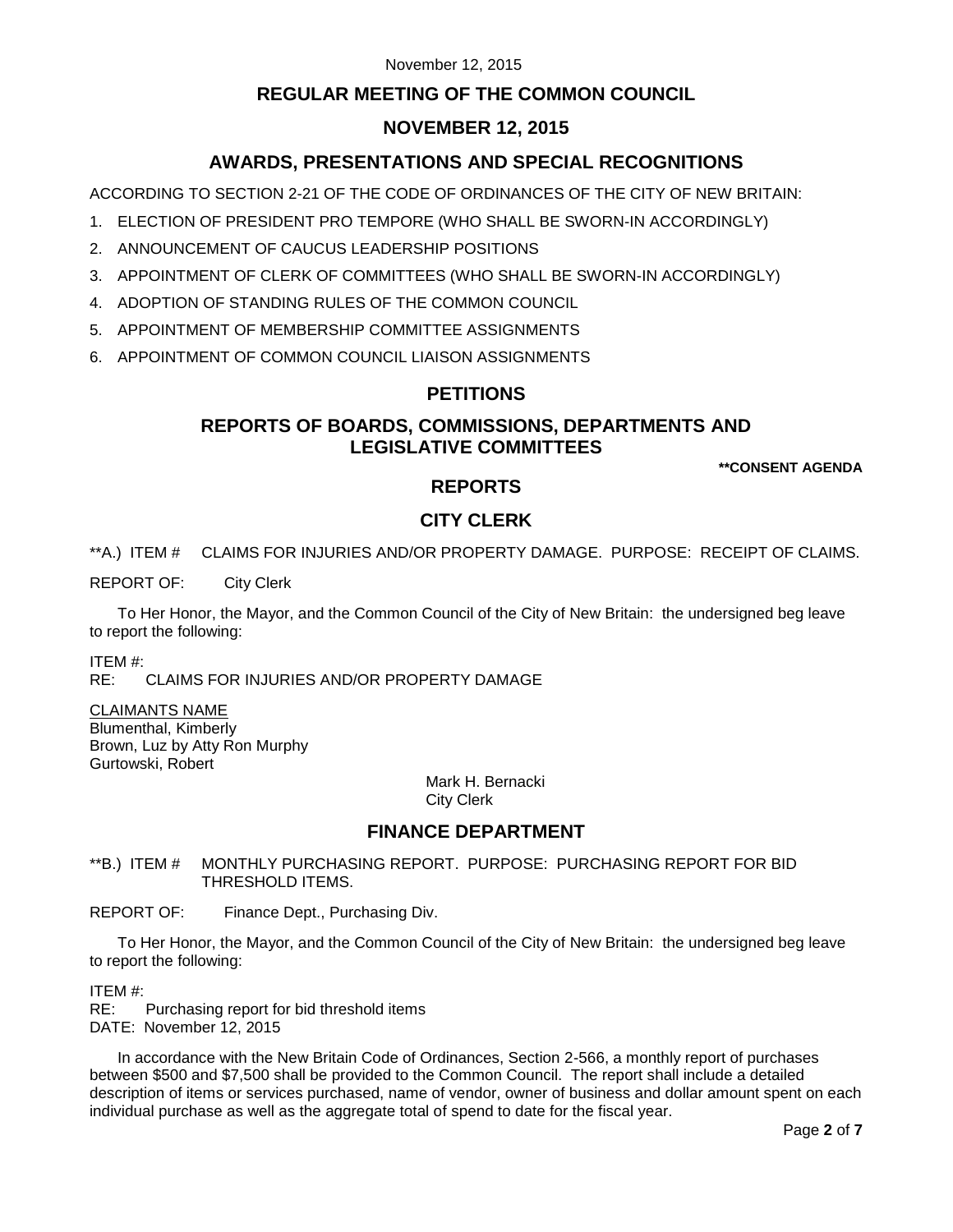The Finance Department, Purchasing Division has provided an electronic list of monthly purchases. This document is available in the Council office for review by Council members.

Acceptance and adoption is respectfully requested.

Jack Pieper Purchasing Agent

<span id="page-2-0"></span>\*\*C.) ITEM # ON-CALL ENGINEERING SERVICES. PURPOSE: \$18,500 TO BL COMPANIES, INC. FOR THE HARTFORD ROAD SIDEWALK IMPROVEMENT PROJECT.

REPORT OF: Finance Dept., Purchasing Div.

To Her Honor, the Mayor, and the Common Council of the City of New Britain: the undersigned beg leave to report the following:

ITEM #:

**On-Call Engineering Services** DATE: November 12, 2015

The following on-call engineering project has been requisitioned following the award by the Common Council for on-call engineering contracts, Bid #3806, approved at its Regular Meeting of January 14, 2015.

Project Name: Hartford Road Sidewalk Improvement Project Vendor: BL Companies, Inc. Amount: \$18,500.00 Line Items: 255315014-5331 DECD Grant Fund, Professional Services Requested By: Public Works Department

Scope: BL Companies, Inc. will provide preliminary engineering, planning, design and environmental services for the construction of a sidewalk and multi-use trail to provide pedestrian access along Hartford Road near the new Costco facility. They will perform wetland delineation within the area to make sure the sidewalk and multi-use trail is in accordance with Connecticut General Statutes. BL Companies, Inc. will also investigate up to five (5) conceptual alternative alignments for the side walk and multi-use trail in the vicinity of the Bass Brook. They will then meet with the Public Works Department to discuss their site inspection results. The purpose of this work is to develop a concept plan and estimate so that a scope for final specifications and engineering prints for the sidewalk improvement project can be developed. The fee for this work is 100% reimbursable under a DECD financial assistance grant.

Resolved: That the Purchasing Agent be and is hereby authorized to issue a Purchase Order for \$18,500.00 to BL Companies, Inc. of Meriden, CT for the Hartford Road Sidewalk Improvement Project

> Jack Pieper Purchasing Agent

<span id="page-2-1"></span>\*\*D.) ITEM # ON-CALL ENGINEERING SERVICES. PURPOSE: \$27,500 TO QUINSENBERRY ARCARI, ARCHITECTS, LLC FOR NEW BRITAIN STADIUM MISCELLANEOUS UPGRADES.

REPORT OF: Finance Dept., Purchasing Div.

To Her Honor, the Mayor, and the Common Council of the City of New Britain: the undersigned beg leave to report the following:

ITEM #:

RE: On-Call Engineering Services

DATE: November 12, 2015

The following on-call engineering project has been requisitioned following the award by the Common Council for on-call engineering contracts, Bid #3806, approved at its Regular Meeting of January 14, 2015.

Project Name: Miscellaneous Upgrades at the New Britain Stadium Vendor: Quisenberry Arcari, Architects, LLC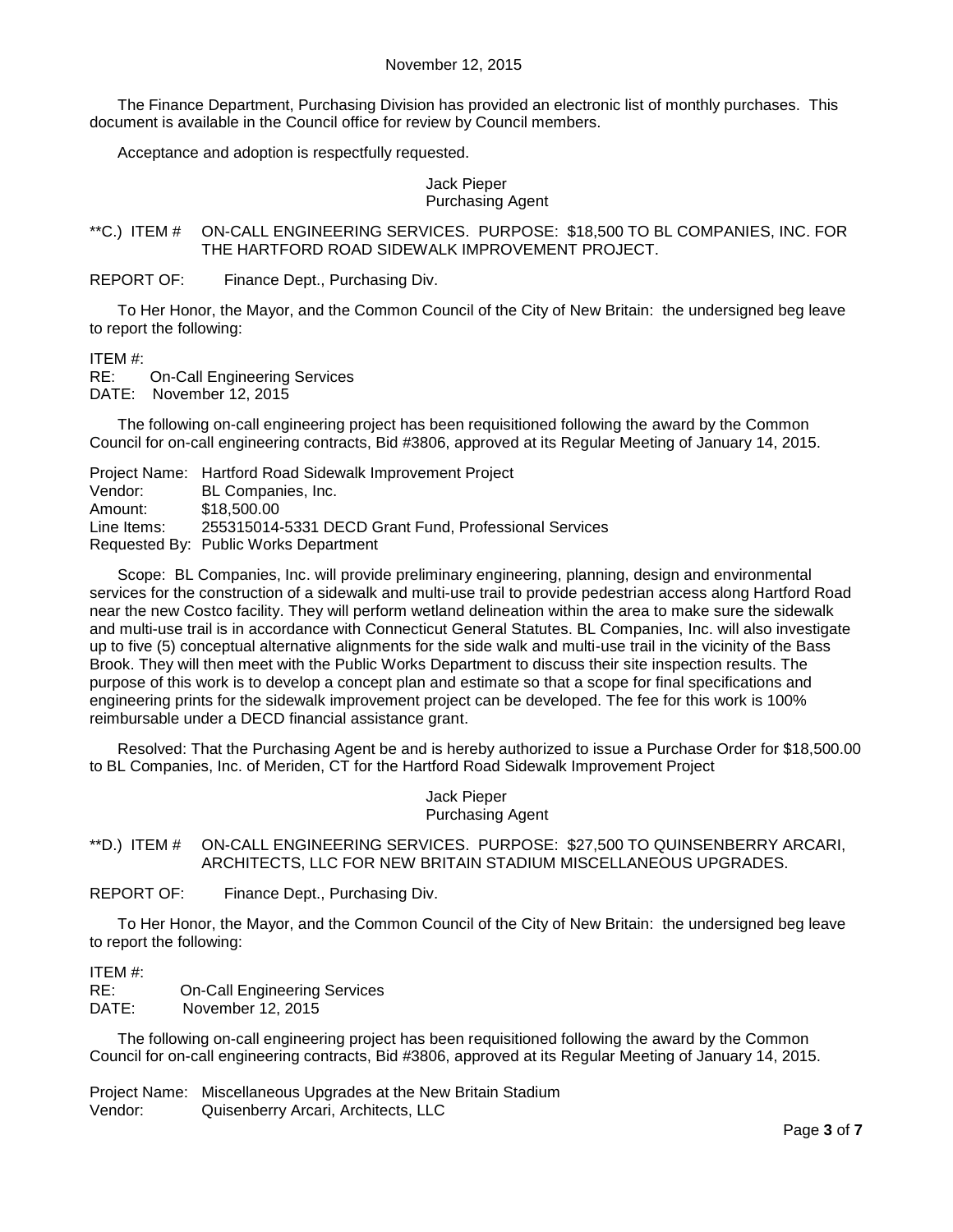Amount: \$27,500.00 Line Items: 0083314601-5331 Professional Services Requested By: Parks, Recreation and Community Services Department

Scope: Quisenberry Arcari, Architects, LLC will conduct a walk through with the Parks, Recreation and Community Services Department to determine upgrades that are needed to the New Britain Stadium before the new baseball team starts to play there in the spring of 2016. They will then meet with the Parks, Recreation and Community Services Department to discuss their site inspection results and comprise a scope of work to determine which upgrades that are needed and the related costs. Quisenberry Arcari, Architects, LLC will then be able to create specifications and engineering prints so the needed upgrades to the stadium can be put out to bid. They will be in attendance at meetings to answer any questions there may be regarding the upgrades. Once the bids are submitted they will assist in reviewing the bids submitted to assure that the bidders complied to bid specifications. Once the project has been awarded, Quisenberry Arcari, Architects, LLC will provide construction administration. They will conduct site visits of the stadium to assure the upgrades are being conducted to specifications and meet with the contractor to answer any questions that they may have.

Resolved: That the Purchasing Agent be and is hereby authorized to issue a Purchase Order for \$ 27,500.00 to Quisenberry Arcari, Architects, LLC of Farmington, CT for the New Britain Stadium Miscellaneous Upgrades.

> Jack Pieper Purchasing Agent

#### **TAX DEPARTMENT**

<span id="page-3-0"></span>\*\*E.) ITEM # TAX ABATEMENTS, CORRECTIONS AND REFUNDS.

REPORT OF: Tax Collector

To Her Honor, the Mayor, and the Common Council of the City of New Britain: the undersigned beg leave to report the following:

ITEM #:

RE: Tax Abatements, Corrections and Refunds

The Collector of Taxes has referred a list of tax abatements, corrections and refunds. Acceptance and adoption is respectfully recommended.

> Cheryl S. Blogoslawski Tax Collector

# **NEW RESOLUTIONS**

<span id="page-3-1"></span>1.) ITEM # APPOINTMENTS TO THE MATTABASSETT DISTRICT. J. GIANTONIO, C. CARLOZZI, JR.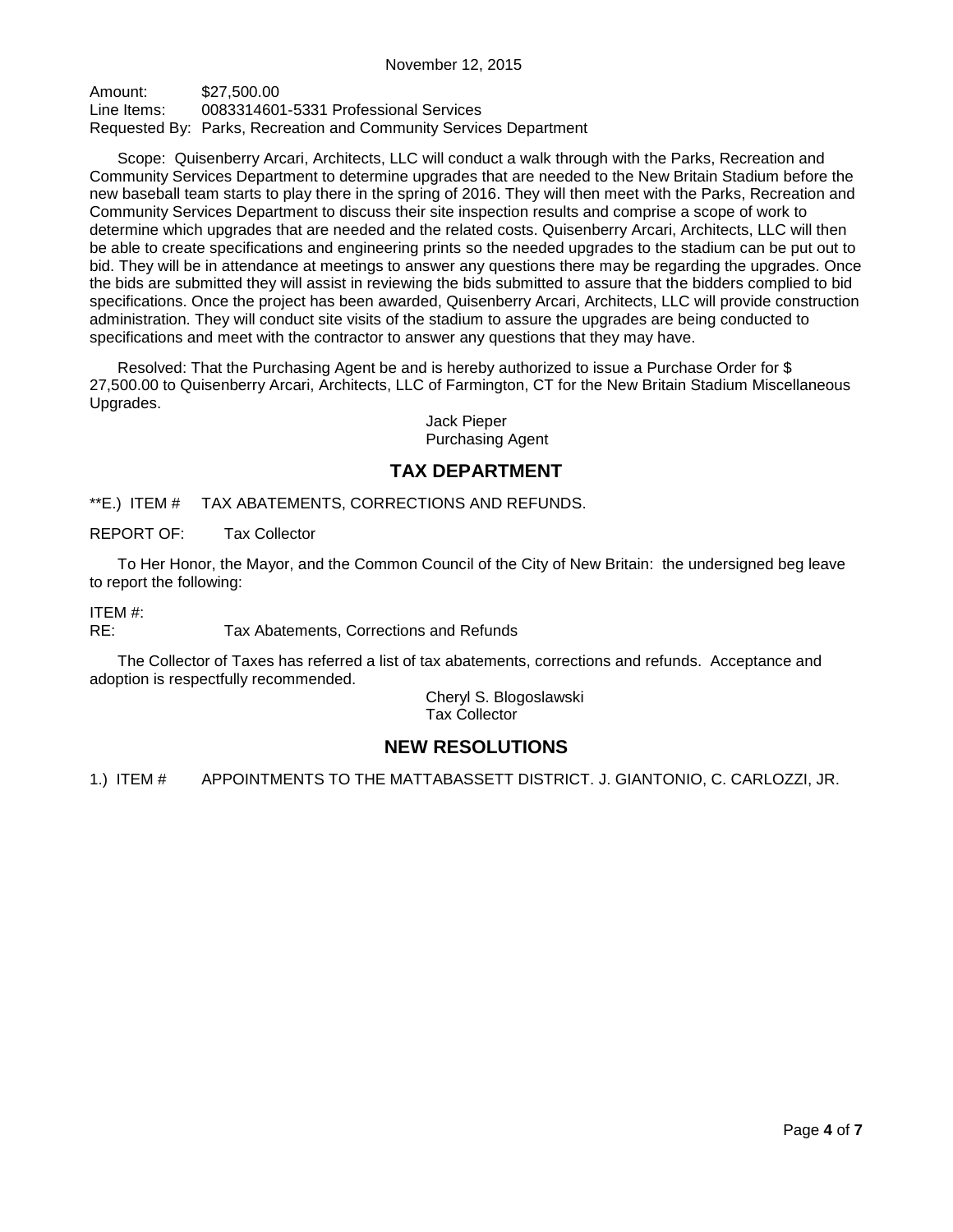<span id="page-4-0"></span>2.) ITEM # APPOINTMENT OF MIRIAM GERACI TO THE BOARD OF EDUCATION TO FILL VACANCY CREATED BY THE RESIGNATION OF DANIEL DAVIS. J. GIANTONIO, C. CARLOZZI, JR.

Item # RE: The Appointment of Miriam Geraci to the Board of Education to fill vacancy created by the resignation of Daniel Davis

To Her Honor, the Mayor, and the Common Council of the City of New Britain: the undersigned beg leave to recommend the adoption of the following:

WHEREAS; there is a vacancy on the Board of Education due to the resignation of Daniel Davis; and

WHEREAS; pursuant to the Charter of the City of New Britain, 3-2 (f) (2), the Common Council is vested with the authority to fill the vacancy of a member on the Board of Education; NOW, THEREFORE, BE IT

RESOLVED; that the following individual be appointed to fill the vacancy on the Board of Education.

| <b>NAME</b><br>Miriam Geraci (R) | <b>ADDRESS</b><br>76 North Mountain Road. Unit G         | TFRM<br>$11/12/15 - 11/14/17$ |
|----------------------------------|----------------------------------------------------------|-------------------------------|
|                                  | Alderman Jamie Giantonio<br>Alderman Carlo Carlozzi, Jr. |                               |

- <span id="page-4-1"></span>3.) ITEM # DECD FINANCIAL ASSISTANCE GRANT. PURPOSE: FINANCIAL ASSISTANCE FOR THE HARTFORD ROAD (CT ROUTE 71) PEDESTRIAN IMPROVEMENTS PROJECT. J. GIANTONIO, C. CARLOZZI, JR.
- Item # RE: DECD Financial Assistance Grant Hartford Road (CT Route 71) Pedestrian Improvements Project

To Her Honor, the Mayor, and the Common Council of the City of New Britain: the undersigned beg leave to recommend the adoption of the following:

WHEREAS, Pursuant to Connecticut General Statutes (C.G.S.) Sec. 4-66c, the Connecticut Department of Economic and Community Development (DECD) is authorized to extend financial assistance for economic development projects; and

WHEREAS, It is desirable and in the public interest that the City of New Britain make an application to the State for \$850,000 in order to undertake the Hartford Road (CT Route 71) Pedestrian Improvements Project and to execute an Assistance Agreement.

NOW, THEREFORE, BE IT RESOLVED BY THE COMMON COUNCIL OF THE CITY OF NEW BRITAIN:

- 1. That it is cognizant of the conditions and prerequisites for the State financial assistance imposed by C.G.S. Sec. 4-66c; and
- 2. That the filing of an application for State financial assistance by the City of New Britain in an amount not to exceed \$850,000 is hereby approved and that Erin E. Stewart, Mayor of the City of New Britain, is directed to execute and file such application with the Connecticut Department of Economic and Community Development, to provide such additional information, to execute such other documents as may be required, to execute an Assistance Agreement with the State of Connecticut for State financial assistance if such an agreement is offered, to execute any amendments, decisions, and revisions thereto, and to act as the authorized representative of the City of New Britain; and
- 3. That a budget appropriation be made as follows:

| Increase Expenditures: |                                        |           |
|------------------------|----------------------------------------|-----------|
| 255315014-5331         | <b>Professional Services</b>           | 20,000    |
| 255315014-5454         | <b>Construction Contracts</b>          | \$825,000 |
| 255315014-5877         | <b>Connecticut DECD Administration</b> | 5.000     |
| Increase Revenues:     |                                        |           |
| 255315014-4222         | <b>Connecticut DECD</b>                | \$850,000 |

Alderman Jamie Giantonio Alderman Carlo Carlozzi, Jr.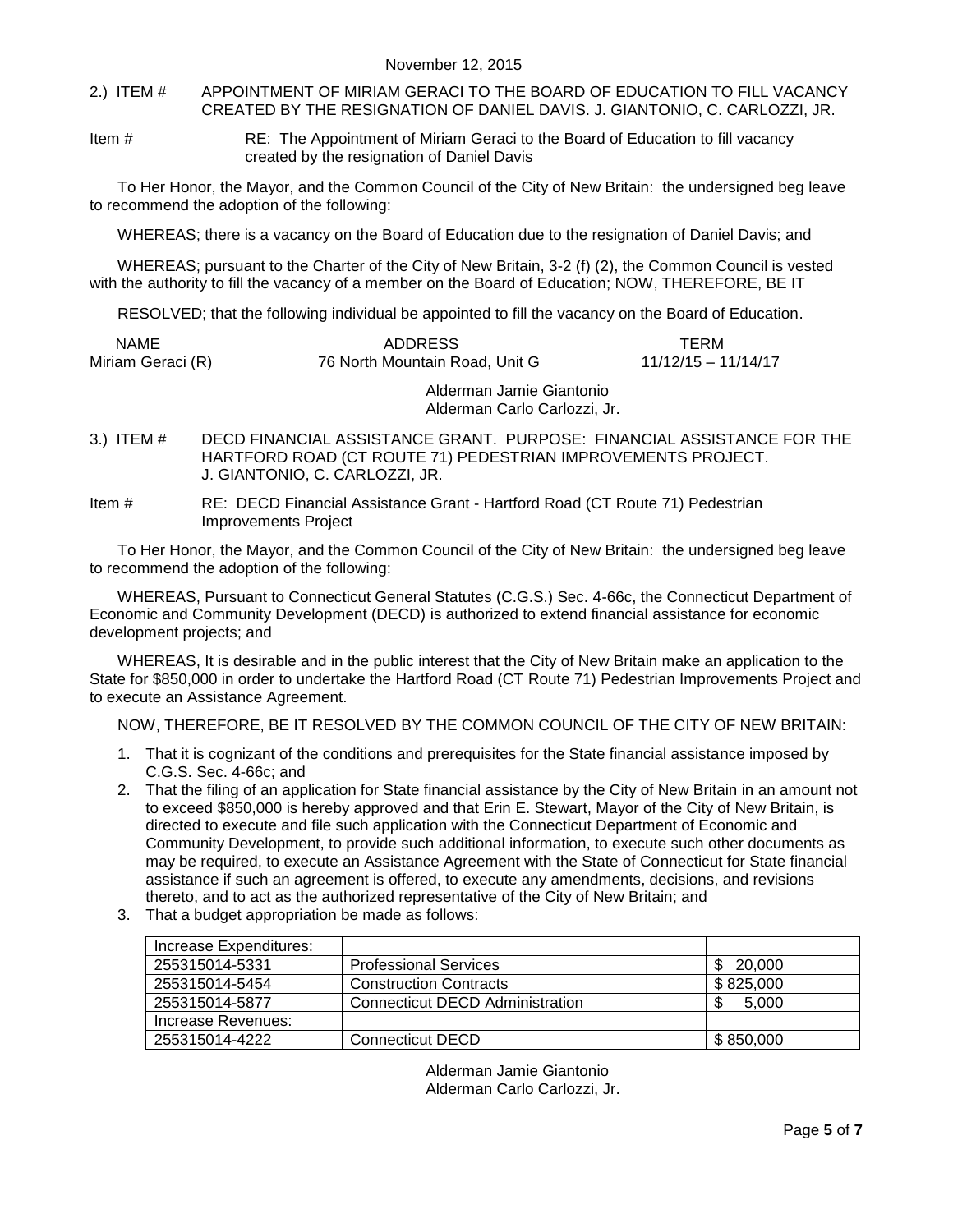<span id="page-5-0"></span>4.) ITEM # LOCIP REALLOCATION. PURPOSE: \$18,057 IN 2012 LOCIP FUNDS REALLOCATED FOR REPAIRS TO THE EMERGENCY MANAGEMENT BUILDING. J. GIANTONIO, C. CARLOZZI, JR.

Item # RE: Fire Department LOCIP Reallocation

To Her Honor, the Mayor, and the Common Council of the City of New Britain: the undersigned beg leave to recommend the adoption of the following:

WHEREAS, the Emergency Management building on East St. is over 100 years old but is very structurally sound; and

WHEREAS, this building provides vital support functions for Emergency Management and Fire Department functions for the City; and

WHEREAS, the building at 613 East Street also provides support for Public Works' personnel performing the City's snow plowing operations; and

WHEREAS, in order to protect the City's infrastructure, this building has had substantial investment via capital improvements in the past several years; and

WHEREAS, the Emergency Management building's original coal boiler which was converted to heating oil sometime last mid-century has stopped working; and

WHEREAS, the boiler is encased in asbestos and the chimney requires a new flue liner; and

WHEREAS, the New Britain Fire Department was allocated LOCIP monies in the 2012 funding year for two projects: Emergency Management building repairs and Stations 4, 5 & 7 parking lot repairs; and

WHEREAS, the LOCIP Emergency Management building repairs project requires a change in scope to cover the removal and installation of a new boiler and new flue liner for the chimney; and

WHEREAS, the LOCIP Fire Stations 4, 5 & 7 parking lot project be closed out and the funds transferred to cover the costs of the change in scope to the LOCIP Emergency Management building repairs; and

THEREFORE BE IT RESOLVED; that the remaining \$18,057 in 2012 LOCIP funds will be reallocated for this project and related items for repairs to the Emergency Management building.

Below is the \$6,947 budget transfer between the applicable 2012 LOCIP Fire Admin accounts:

| LOCIP Fire Admin 2012      | LOCIP Acct # | Original | <b>Balance</b> | Increase | Decrease  | Revised  |
|----------------------------|--------------|----------|----------------|----------|-----------|----------|
| Emergency                  | 2131200112-  | \$35,000 | \$11,110       | \$6,947  | (50)      | \$18,057 |
| <b>Management Building</b> | 52075        |          |                |          |           |          |
| <b>Building Repairs</b>    |              |          |                |          |           |          |
| Stations 4, 5, 7           | 2131200112-  | \$21,573 | \$6,947        | \$0      | (\$6,947) | \$0      |
| Parking Lot / Concrete     | 52076        |          |                |          |           |          |
| <b>Repairs</b>             |              |          |                |          |           |          |
|                            |              |          |                |          |           |          |
| <b>Totals</b>              |              | \$56,573 | \$18,057       | \$6,947  | (\$6,947) | \$18,057 |

Alderman Jamie Giantonio Alderman Carlo Carlozzi, Jr.

<span id="page-5-1"></span>5.) ITEM # CONVEYANCE OF PROPERTY. PURPOSE: PINNACLE HEIGHTS EXTENSION, LLC TO CONVEY PROPERTY TO THE CITY OF NEW BRITAIN. J. GIANTONIO, C. CARLOZZI, JR.

Item # RE: Conveyance of property from Pinnacle Heights Extension, LLC to the City of New Britain

To Her Honor, the Mayor, and the Common Council of the City of New Britain: the undersigned beg leave to recommend the adoption of the following:

WHEREAS, Corbin Pinnacle, LLC and Pinnacle Heights Extension, LLC are in the process of the renovation of a number of housing units for low and moderate income residents; and